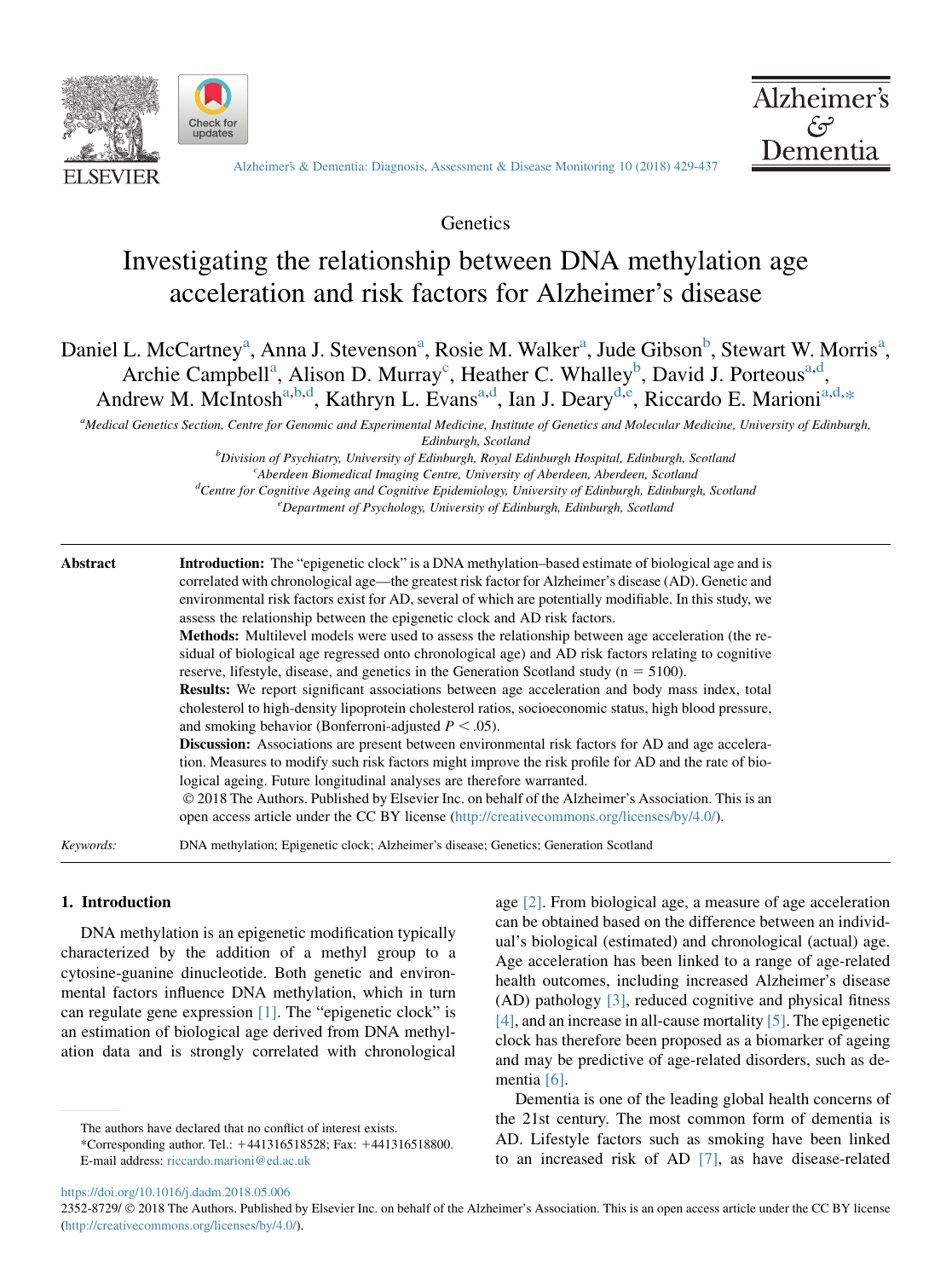factors including type 2 diabetes (T2D) and high blood pressure (HBP) [\[8,9\].](#page-7-0) Moreover, resilience to age-related brain changes (e.g., cognitive reserve) has been linked to AD risk [\[10\].](#page-7-0) Factors such as educational attainment and socioeconomic status have been proposed as proxy measures of cognitive reserve, and lower levels of these are established AD risk factors  $[11,12]$ . Genetic studies of AD have revealed several risk factors  $[13]$ , with the *APOE* locus (encoding apolipoprotein E) being among the strongest [\[14\].](#page-7-0)

A recent review [\[15\]](#page-7-0) suggested that up to a third of cases of all-cause dementia might be delayed by actively addressing its modifiable risk factors. The present study aims to investigate the relationship between epigenetic age acceleration and both genetic and potentially modifiable environmental AD risk factors. Two measures of age acceleration were assessed in over 5000 individuals from the Generation Scotland cohort, intrinsic epigenetic age acceleration (IEAA) and extrinsic epigenetic age acceleration (EEAA). These measures are described in greater detail in the [methods](#page-6-0) section. Briefly, IEAA is a measure of age acceleration that is independent of age-related changes in the cellular composition of blood [\[16\],](#page-7-0) whereas EEAA captures the age-related functional decline of the immune system. Age is the strongest risk factor for AD [\[17\]](#page-7-0), and epigenetic age is a robust predictor of chronological age. We therefore hypothesize that individuals with poorer profiles for AD risk factors display accelerated ageing in comparison to those with more favorable profiles.

# 2. Methods

#### 2.1. The Generation Scotland cohort

Details of the Generation Scotland: Scottish Family Health Study (GS:SFHS) have been described previously [\[18,19\].](#page-7-0) Briefly, the cohort comprises 23,960 individuals, each with at least one family member participating in the study. DNA samples were collected for genotype and DNA methylation profiling along with detailed clinical, lifestyle, and sociodemographic data. The present study comprised 5200 individuals from the cohort for whom DNA methylation data were available. A summary of all variables assessed in this analysis is presented in [Table 1](#page-2-0).

# 2.2. Ethics

All components of GS:SFHS received ethical approval from the NHS Tayside Committee on Medical Research Ethics (REC reference number: 05/S1401/89). GS:SFHS has also been granted research tissue bank status by the NHS Tayside Committee on Medical Research Ethics (REC reference number: 10/S1402/20), providing generic ethical approval for a wide range of uses within medical research.

#### 2.3. GS:SHFS DNA methylation

Genome-wide DNA methylation was profiled in blood samples from 5200 individuals using the Illumina Human-MethylationEPIC BeadChips. Quality control was conducted using R [\[20\].](#page-7-0) ShinyMethyl [\[21\]](#page-7-0) was used to plot the log median intensity of methylated versus unmethylated signal per array with outliers being excluded upon visual inspection. The software package WateRmelon [\[22\]](#page-7-0) was used to remove (1) samples in which  $\geq 1\%$  of cytosine-guanine dinucleotides had a detection  $P$  value in excess of .05; (2) probes with a beadcount of less than 3 in more than 5 samples; and (3) probes in which  $\geq$  0.5% of samples had a detection P value in excess of .05. ShinyMethyl was used to exclude samples in which predicted sex did not match recorded sex. This left a sample of 5101 available for analysis.

### 2.4. Calculation of age acceleration

Methylation-based estimates of age were calculated using the online age calculator [\(https://dnamage.genetics.ucla.edu/\)](https://dnamage.genetics.ucla.edu/) developed by Horvath [\[23\]](#page-7-0). Normalized GS:SHFS DNA methylation data were used as input for the algorithm, and data underwent a further round of normalization by the age calculator. Two measures of age acceleration were calculated, IEAA and EEAA. IEAA is defined as the residual term of a multivariate model regressing estimated Horvath methylation age [\[23\]](#page-7-0) on chronological age, fitting counts of naive CD8+ T-cells, exhausted  $CD8+$  T-cells, plasmablasts,  $CD4+$ T-cells, natural killer cells, monocytes, and granulocytes estimated from the methylation data. IEAA therefore does not consider age-related changes in the cellular composition of blood. Horvath's measure of methylation age is also consistent across multiple tissue types, including brain [\[23\].](#page-7-0) Conversely, the estimate of EEAA tracks age-related changes in blood cell composition as well as intrinsic epigenetic changes. EEAA is calculated first by calculating a weighted average of Hannum's DNA methylation age [\[24\]](#page-7-0) and three cell types whose abundance is known to change with age (naive cytotoxic T-cells, exhausted cytotoxic T-cells, and plasmablasts) using the approach described by Klemera and Doubal [\[25\].](#page-7-0) EEAA is defined as the residual term of a univariate model regressing the weighted estimated age on chronological age. EEAA correlates with age-related changes in the cellular composition of blood, thereby capturing a degree of immunosenescence.

## 2.5. Definition of AD risk factors

AD risk factors were divided into four categories: (1) cognitive reserve, (2) disease, (3) lifestyle, and (4) genetics. Cognitive reserve factors comprised education years and socioeconomic status as measured by the Scottish Index of Multiple Deprivation (SIMD). Education was measured as an ordinal variable—0: 0 years; 1: 1–4 years; 2: 5–9 years; 3: 10–11 years; 4: 12–13 years; 5: 14–15 years; 6: 16–17 years; 7: 18–19 years; 8: 20–21 years; 9: 22–23 years;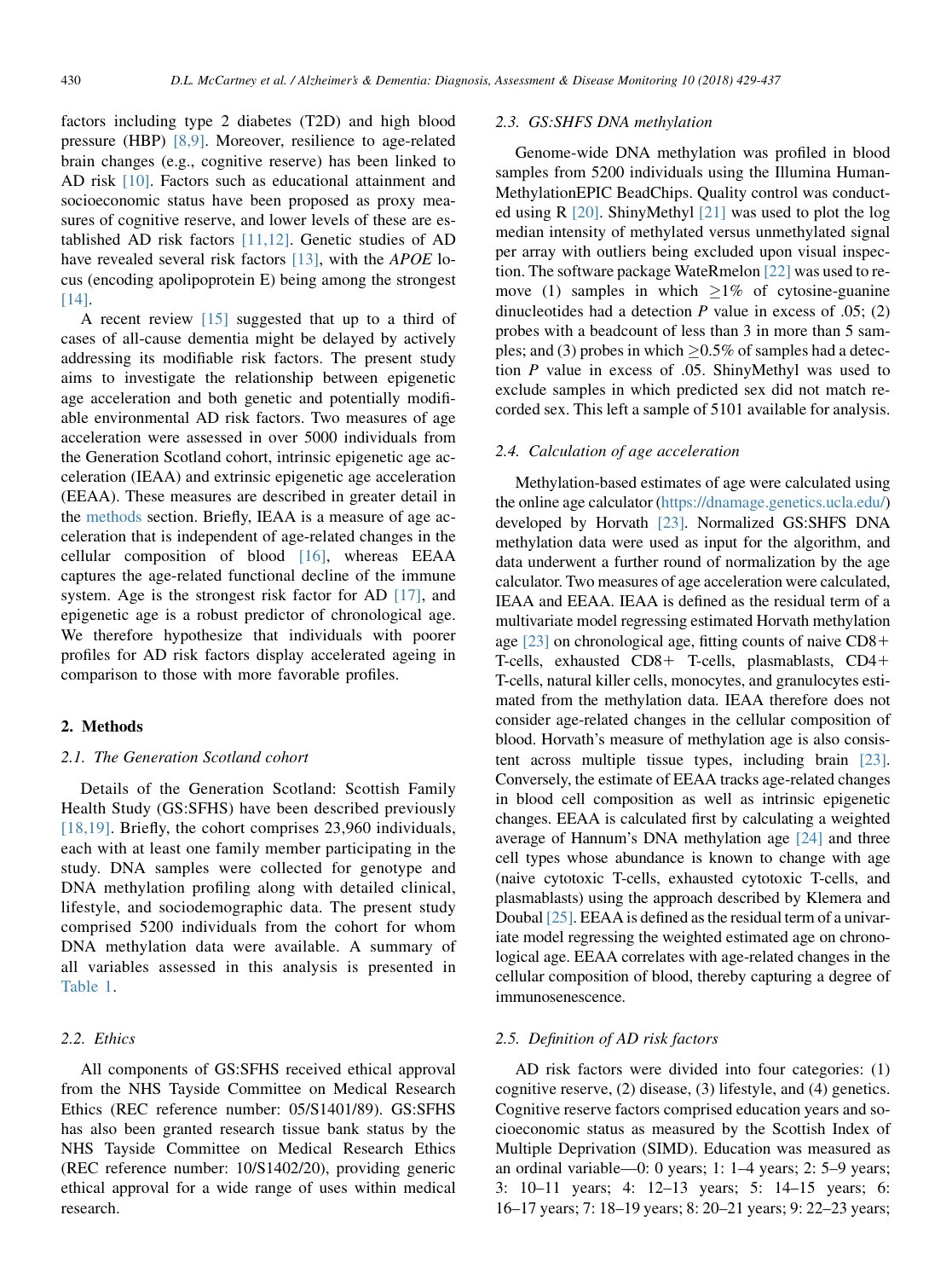<span id="page-2-0"></span>Table 1

| Summary of variables assessed in the Generation Scotland cohort |  |  |  |
|-----------------------------------------------------------------|--|--|--|
|-----------------------------------------------------------------|--|--|--|

| Variable                                            | N         | Mean                 | <b>SD</b>                                    |  |
|-----------------------------------------------------|-----------|----------------------|----------------------------------------------|--|
| Chronological age (years)                           | 5100      | 48.51                | 13.99                                        |  |
| Horvath's estimated age (years)                     | 5100      | 52.60                | 11.59                                        |  |
| Hannum's estimated age (years)                      | 5100      | 39.42                | 11.68                                        |  |
| Body mass index (BMI; $\text{kg/m}^2$ )             | 4977      | 27.03                | 5.37                                         |  |
| Smoking (pack years)*                               | 4997      | 9.13                 | 17.28                                        |  |
| High-density lipoprotein (HDL) cholesterol (mmol/L) | 4948      | 1.49                 | 0.42                                         |  |
| Total cholesterol (mmol/L)                          | 4960      | 5.13                 | 1.09                                         |  |
| Total:HDL cholesterol (ratio)                       | 4948      | 3.67                 | 1.22                                         |  |
|                                                     | N         | Mean                 | <b>IQR</b>                                   |  |
| Socioeconomic status (SIMD, rank)                   | 4728      | 4230                 | 2148.5-5423                                  |  |
| Education <sup><math>\uparrow</math></sup>          | 4816      | 4                    | $3 - 6$                                      |  |
| AD polygenic risk score                             | 4994      | $1.7 \times 10^{-4}$ | $1.6 \times 10^{-4}$ to $1.9 \times 10^{-4}$ |  |
| Sex (male/female)                                   | 1918/3083 |                      |                                              |  |
| Type 2 diabetes (yes/no)                            | 171/4830  |                      |                                              |  |
| High blood pressure (yes/no)                        | 768/4830  |                      |                                              |  |
| AD family history (yes/no)                          | 834/4167  |                      |                                              |  |
| $APOE$ ( $\varepsilon$ 2 $\varepsilon$ 2)           | 27        |                      |                                              |  |
| $APOE$ ( $\varepsilon$ 2 $\varepsilon$ 3)           | 572       |                      |                                              |  |
| $APOE$ (ε2ε4)                                       | 108       |                      |                                              |  |
| $APOE$ ( $\varepsilon$ 3 $\varepsilon$ 3)           | 2952      |                      |                                              |  |
| $APOE$ ( $\varepsilon$ 3 $\varepsilon$ 4)           | 1126      |                      |                                              |  |
| $APOE$ ( $\varepsilon$ 4 $\varepsilon$ 4)           | 124       |                      |                                              |  |

Abbreviations: AD, Alzheimer's disease; BMI, body mass index; IQR, interquartile range; SIMD, Scottish Index of Multiple Deprivation.

\*The following smoking categories were available: current smoker (N = 939); former smoker, stopped within past 12 months (N = 158); former smoker, stopped more than 12 months ago ( $N = 1309$ ); never smoker ( $N = 2533$ ). Data were unavailable for 62 participants.

<sup>†</sup>Education was measured as an ordinal variable—0: 0 years; 1: 1–4 years; 2: 5–9 years; 3: 10–11 years; 4: 12–13 years; 5: 14–15 years; 6: 16–17 years; 7: 18– 19 years; 8: 20–21 years; 9: 22–23 years; and 10: 24 years.

and 10:  $\geq$ 24 years. The SIMD is comprised of ranks for data zones throughout Scotland from 1 (most deprived) to 6505 (least deprived). For each data zone, ranks are calculated based on income, employment, health, education, skills and training, housing, geographic access, and crime. Disease-related factors comprised self-reported type 2 diabetes status and HBP status. Lifestyle factors comprised smoking pack years (defined as packs smoked per day times years as a smoker), body mass index (BMI), high-density lipoprotein (HDL), total cholesterol, and total:HDL cholesterol ratio. Genetic factors comprised family history (defined as having a parent or grandparent with AD), AD polygenic risk score (PGRS), and APOE ε4 carrier status.

### 2.6. Calculation of AD PGRS

PGRS for AD was created for all individuals with genotype data in the GS:SHFS cohort. All autosomal SNPs which passed quality control were included in the calculation of the PGRS for AD (see [Supplementary Information](#page-6-0) for quality control parameters). PGRS for AD was estimated using summary statistics from an independent GWAS of AD (17,008 cases; 37,154 controls) conducted by the International Genomics of Alzheimer's Project [\[13\]](#page-7-0). PGRS was estimated using the PRSice software package, according to previously described protocols [\[26\]](#page-7-0), with LD threshold and distance threshold for clumping of  $R^2 > 0.25$  and 250 kb, respectively. After excluding SNPs within a 500-kb region of APOE, a score was created for each individual, using all possible remaining SNPs, in accordance with previous GS:SFHS analyses [\[27\]](#page-7-0).

#### 2.7. Statistical analysis

Multilevel models were built in  $R$  [\[20\],](#page-7-0) assessing the relationship between epigenetic age acceleration (IEAA and EEAA) and factors related to cognitive reserve, disease, lifestyle, and genetics. In each model, the AD risk factor was fitted as the outcome; chronological age, sex, and age acceleration were fitted as fixed effects; and pedigree information was fitted as a random effect to control for genetic relatedness within the cohort. Models were built using the MCMCglmm() function from the MCMCglmm R package [\[28\].](#page-7-0) Correction for multiple testing was applied separately to IEAA- and EEAA-based analyses using the Bonferroni method. Numeric variables were scaled to have zero mean and unit variance.

# 3. Results

#### 3.1. Estimation of epigenetic age

Methylation data from 5101 individuals were submitted to the online age calculator. One individual was flagged for an incorrect sex prediction and was omitted from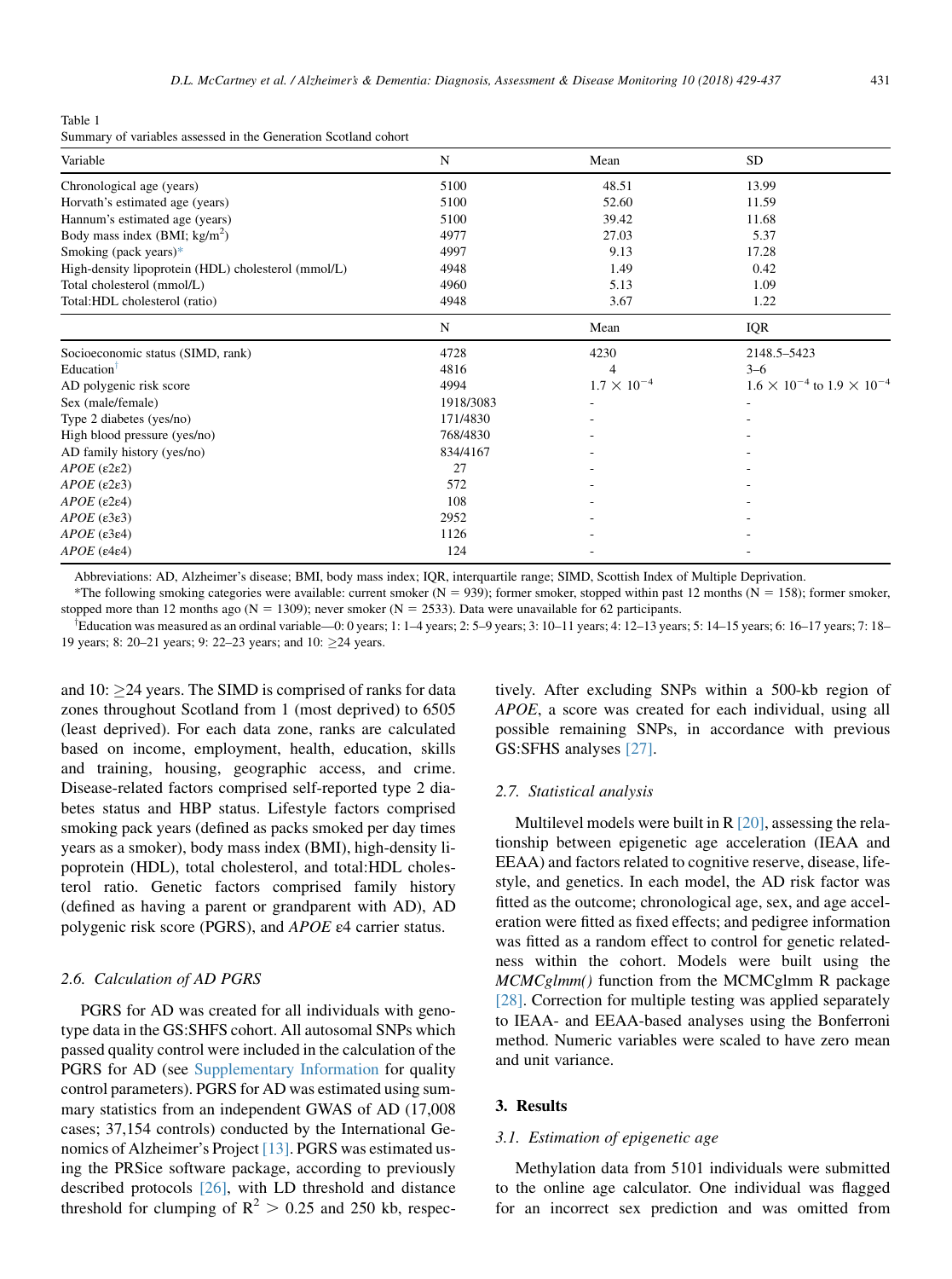<span id="page-3-0"></span>downstream analysis, leaving 5100 individuals. A summary of chronological and estimated ages in the GS:SHFS cohort is provided in [Table 1](#page-2-0). Both Horvath's and Hannum's estimates of biological age were strongly correlated with chronological age  $(r = 0.94$  and 0.93, respectively). As reported previously [\[29\]](#page-7-0), there was a strong effect of biological sex on age acceleration, with men showing greater acceleration than women (mean EEAA: males  $= 0.47$  and females = -0.3 years,  $P = 3.58 \times 10^{-12}$ ; Mean IEAA: males  $= 1.13$  and females  $= -0.71$  years,  $P = 8.68 \times 10^{-53}$ ).

## 3.2. Cognitive reserve and epigenetic age acceleration

Two cognitive reserve factors were evaluated for association with age acceleration: socioeconomic status based on the SIMD and education years (Table 2; [Fig. 1](#page-4-0)). No significant associations were present between these factors and IEAA. Nominally significant negative associations (at  $P < .05$ ) were observed between EEAA and both education and SIMD (0.076 standard deviation [SD] decrease in EEAA per SD increase in education,  $P = .048$ ; 0.05 SD decrease in EEAA per SD increase in SIMD,  $P < .001$ ).

# 3.3. Disease-related risk factors and epigenetic age acceleration

We assessed the relationship between age acceleration and two disease-related risk factors such as T2D and HBP

| Table 2                              |  |
|--------------------------------------|--|
| Age acceleration and AD risk factors |  |

(Table 2; [Fig. 1](#page-4-0)). No significant associations were observed between either measure of epigenetic age acceleration and T2D. There was a significant relationship between extrinsic age acceleration and HBP ( $P = .002$ ; 0.177 SD increase in EEAA for individuals with HBP).

# 3.4. Lifestyle-related risk factors and epigenetic age acceleration

Four factors related to lifestyle were considered: (1) BMI, (2) smoking habits (pack years), (3) HDL, and (4) total cholesterol (Table 2; [Fig. 1](#page-4-0)). Higher values of both measures of epigenetic age acceleration were observed with higher BMI (IEAA: 0.089 SD increase per SD increase in BMI,  $P < .001$ ; EEAA: 0.061 SD increase per SD increase of BMI,  $P < .001$ ) and more pack years (IEAA: 0.031 SD increase per SD increase in smoking pack years,  $P = .028$ ; EEAA: 0.059 SD increase per SD increase in smoking pack years,  $P < .001$ ). Greater IEAA was associated with lower levels of HDL cholesterol (0.028 SD decrease in IEAA per SD increase of mmol/L HDL,  $P = .032$ ) and higher levels of total cholesterol (0.036 SD increase in IEAA per SD increase of mmol/L total cholesterol,  $P = .004$ ). A significant positive association was present between IEAA and total:HDL cholesterol ratios (0.047 SD increase in IEAA per SD increase in ratio of total:HDL cholesterol,  $P < .001$ ). There were no significant associations observed between EEAA and any of the three cholesterol-related metrics assessed.

|                                   | <b>IEAA</b> |                       |                  | <b>EEAA</b> |                      |        |
|-----------------------------------|-------------|-----------------------|------------------|-------------|----------------------|--------|
| Risk factor                       | β           | 95% CI                | $\boldsymbol{P}$ | β           | 95% CI               | P      |
| Cognitive reserve                 |             |                       |                  |             |                      |        |
| Socioeconomic status (SIMD, SD)   | $-0.005$    | $-0.034$ to 0.022     | .71              | $-0.056$    | $-0.083$ to $-0.026$ | < .001 |
| Education* (per unit)             | 0.0398      | $-0.0037$ to 0.084    | .09              | $-0.041$    | $-0.085$ to 0.0004   | .058   |
| Disease                           |             |                       |                  |             |                      |        |
| Type 2 diabetes (yes/no)          | 0.178       | $0.007 - 0.338$       | .06              | 0.142       | $-0.024$ to 0.294    | .08    |
| High blood pressure (yes/no)      | 0.105       | $-0.016$ to 0.21      | .078             | 0.177       | $0.064 - 0.29$       | .002   |
| Lifestyle                         |             |                       |                  |             |                      |        |
| Body mass index $(BMI; kg/m2)$    | 0.089       | $0.06 - 0.11$         | $<$ .001         | 0.061       | $0.03 - 0.087$       | < .001 |
| Smoking <sup>†</sup> (pack years) | 0.031       | $0.004 - 0.06$        | .028             | 0.059       | $0.0325 - 0.086$     | < .001 |
| High-density lipoprotein (HDL)    | $-0.028$    | $-0.056$ to $-0.0053$ | .032             | $-0.022$    | $-0.047$ to 0.005    | .098   |
| cholesterol (mmol/L)              |             |                       |                  |             |                      |        |
| Total cholesterol (mmol/L)        | 0.036       | $0.007 - 0.06$        | .004             | $-0.027$    | $-0.056$ to $-0.002$ | .056   |
| Total:HDL cholesterol (ratio)     | 0.047       | $0.019 - 0.072$       | $<$ .001         | 0.014       | $-0.015$ to 0.039    | .33    |
| Genetic                           |             |                       |                  |             |                      |        |
| AD polygenic risk score (SD)      | $-0.002$    | $-0.026$ to 0.022     | .896             | $-0.007$    | $-0.03$ to 0.02      | .6     |
| AD family history (yes/no)        | 0.06        | $-0.162$ to 0.279     | .614             | $-0.007$    | $-0.21$ to 0.19      | .94    |
| $APOE$ ( $\varepsilon$ 4 carrier) | $-0.107$    | $-0.307$ to 0.119     | .308             | $-0.103$    | $-0.306$ to 0.1      | .3     |

Abbreviations: AD, Alzheimer's disease; BMI, body mass index; CI, confidence interval; EEAA, extrinsic epigenetic age acceleration; IEAA, intrinsic epigenetic age acceleration; SIMD, Scottish Index of Multiple Deprivation.

NOTE. Significant associations after accounting for multiple comparisons are highlighted in bold ( $P < .004$ ).

\*Education was measured as an ordinal variable. 0: 0 years; 1: 1–4 years; 2: 5–9 years; 3: 10–11 years; 4: 12–13 years; 5: 14–15 years; 6: 16–17 years; 7: 18– 19 years, 8: 20–21 years; 9: 22–23 years; and 10: 24 years.

The following smoking categories were available: current smoker ( $N = 939$ ); former smoker, stopped within past 12 months ( $N = 158$ ); former smoker, stopped more than 12 months ago (N = 1309); never smoker (N = 2533), and not coded (N = 62).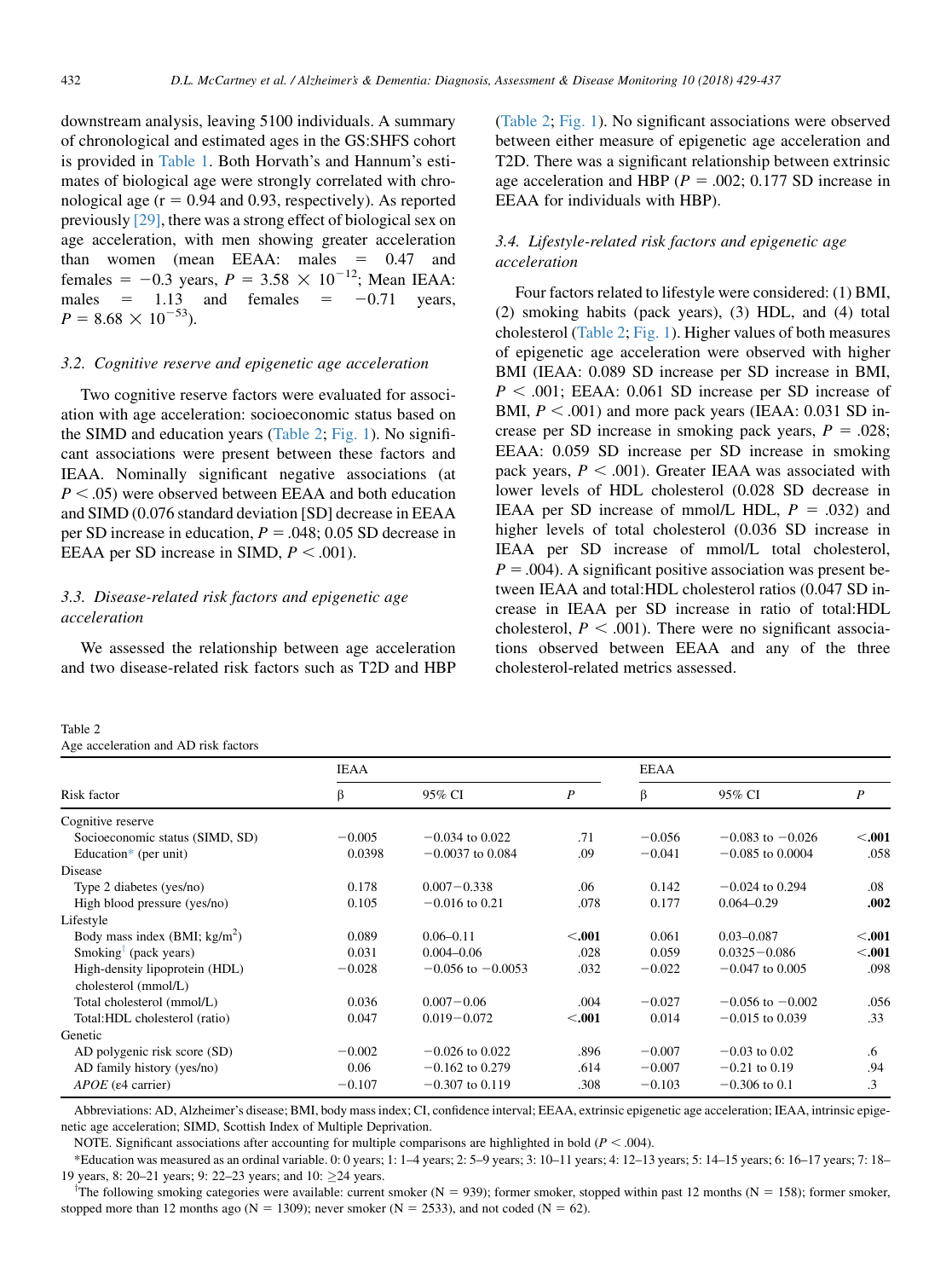<span id="page-4-0"></span>

Fig. 1. Effects of AD risk factors on age acceleration. Plots are separated into four groups of AD risk factors: cognitive reserve, disease, lifestyle, and genetic. Standardized model  $\beta$  coefficients (i.e., effect sizes) are presented along the y-axes, whereas risk factors are presented along the x-axes. Points are colored by EEAA (red) and IEAA (blue). Error bars show the 95% CI. Points accompanied by an asterisk (\*) represent measures significantly associated with age acceleration at a Bonferroni  $P \le 0.05$ . Abbreviations: 95% CI, 95% confidence interval; AD, Alzheimer's disease; BMI, body mass index; EEAA, extrinsic epigenetic age acceleration; HBP, high blood pressure; HDL, high-density lipoprotein cholesterol; IEAA, intrinsic epigenetic age acceleration; PGRS, polygenic risk score; SIMD, Scottish Index of Multiple Deprivation; T2D, type 2 diabetes. Effect sizes represent SD increase/decrease in epigenetic age per 1 SD increase/decrease in risk factor (disease positive for HBP and T2D, positive APOE ε4 carrier status, and positive family history of AD).

## 3.5. Genetic risk factors and epigenetic age acceleration

Three genetic risk factors for AD were assessed for association with age acceleration: (1) family history, (2) AD PGRS, and (3) APOE ε4 carrier status ([Table 2](#page-3-0); Fig. 1). No significant associations were present between any of the genetic risk factors assessed and either measure of epigenetic age acceleration.

## 3.6. Correction for multiple testing

Applying a Bonferroni correction separately for the IEAA and EEAA regressions  $(0.05/12 =$  adjusted  $P <$ .0042) identified significant IEAA associations with BMI and total:HDL cholesterol ratio (BMI adjusted  $P \sim 0.001$ ; total:HDL cholesterol ratio adjusted  $P \n< .001$  and significant EEAA associations with SIMD, BMI, HBP status, and smoking (SIMD adjusted  $P \leq .001$ ; BMI adjusted  $P \leq .001$ ; HBP adjusted  $P = .002$ ; and smoking adjusted  $P < .001$ ). Of these, increased age acceleration was associated with increased total:HDL cholesterol ratios, BMI, smoking levels, social deprivation, and HBP status.

# 4. Discussion

In the present study, we hypothesized that age acceleration might be associated with AD risk factors in the Generation Scotland cohort. Using both intrinsic (cell-adjusted) and extrinsic (immune system–associated) estimates of epigenetic age acceleration in a cohort of 5100 individuals, we identified significant associations between multiple AD risk factors and age acceleration. Several of the AD risk factors associated with age acceleration are potentially modifiable lifestyle factors, suggesting the rate of epigenetic ageing can be altered through behavioral changes.

Biological age has been linked to an increased risk of allcause mortality and is strongly correlated with chronological age [\[5\]](#page-7-0). The epigenetic clock has been proposed as a biomarker of ageing as well as a predictor of an individual's health and susceptibility to age-related health outcomes [\[3,5\]](#page-7-0). As chronological age increases, so does the risk of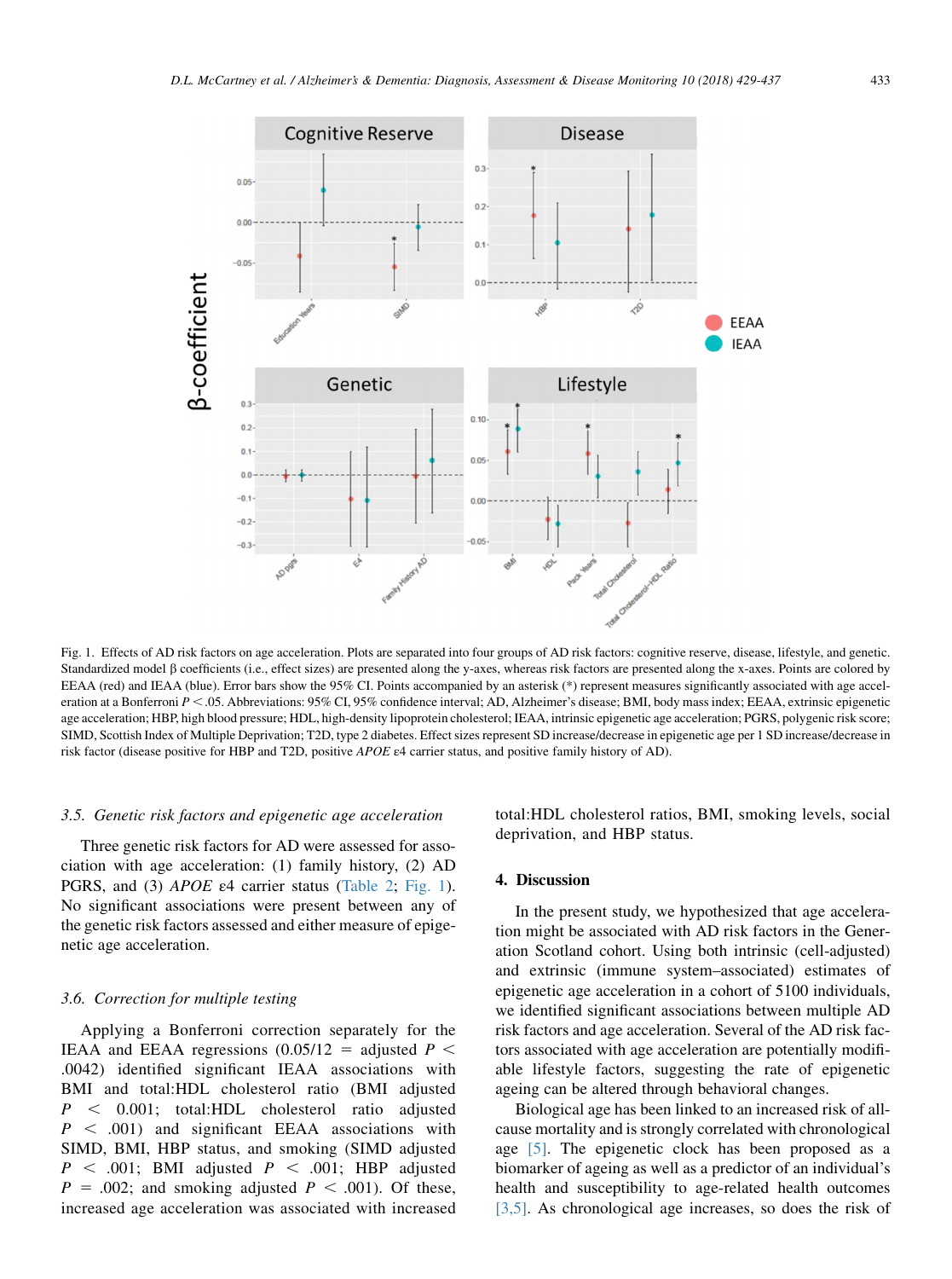dementia. Individuals with greater age acceleration (i.e., with greater epigenetic age relative to chronological age) have slightly poorer cognitive ability [\[4\]](#page-7-0) and a modest increase in burden of pathological hallmarks of dementia [\[3\].](#page-7-0)

Of the risk factors assessed, BMI and smoking levels were associated (at a nominal significance threshold) with both estimates of age acceleration. BMI has previously been associated with an increased risk of dementia and AD when it is high in middle age and low in old age [\[30,31\]](#page-7-0). Consistent with our findings, others have observed an association between higher BMI and increased age acceleration using both Hannum- and Horvath-based algorithms [\[23,24,32\]](#page-7-0). Previous studies have failed to find associations between smoking levels and epigenetic age acceleration  $[16,33]$ . Our findings of a significant positive association between self-reported smoking and both measures of age acceleration may be attributable to our larger sample size  $(N = 4997)$  individuals compared with maximum  $N = 978$  individuals with smoking data available [\[33\]\)](#page-8-0), although only EEAA was significantly associated with smoking after correction for multiple testing.

In the present study, factors relating to cholesterol were associated with age acceleration based on the intrinsic (cell-adjusted) estimate of epigenetic age acceleration (at a nominal significance threshold for HDL cholesterol and total cholesterol). HDL levels were negatively correlated with epigenetic age acceleration, whereas both total cholesterol levels and total:HDL cholesterol ratio were positively correlated with age acceleration. To our knowledge, significant associations between methylation-based estimates of age acceleration and total:HDL cholesterol ratios have not been reported to date. Consistent with our findings, others have observed an association between lower HDL cholesterol and increased age acceleration [\[32\].](#page-8-0) A relationship between increased age acceleration and both total and HDL cholesterol levels using a transcriptomic estimate of biological age has also been reported [\[34\]](#page-8-0). HDL cholesterol, colloquially known as "good cholesterol," primarily functions in lipid transport. Higher levels of HDL cholesterol have been linked to a reduction in cardiovascular disease risk [\[35\]](#page-8-0) as well as a decreased risk of AD and dementia [\[36,37\]](#page-8-0). Conflicting evidence exists for the association between mid-life levels of total cholesterol and dementia risk [\[38,39\]](#page-8-0); however, studies have consistently reported an inverse association between total cholesterol levels and AD risk in elderly individuals [\[40–](#page-8-0) [42\]](#page-8-0). Longitudinal analyses have revealed different trajectories of BMI in dementia cases compared with controls [\[31\]](#page-7-0). Similarly, longitudinal analyses have also indicated that mid- to late-life trajectories of cholesterol levels are related to both APOE genotype [\[43\]](#page-8-0) and dementia status [\[44\]](#page-8-0). APOE, a strong genetic risk factor for AD, also functions in lipid transport. The association between cholesterol levels and AD risk, coupled with the functions of APOE and other genetic risk factors (e.g., SORL1) [\[13\],](#page-7-0) supports the role of lipid metabolism and transport in dementia [\[45,46\].](#page-8-0)

For the proxy measures of cognitive reserve, both educational attainment and socioeconomic status were associated with EEAA. Of the two, however, only socioeconomic status remained significant after Bonferroni correction. Those with fewer education years showed increased age acceleration, as did individuals from more deprived socioeconomic backgrounds. Individuals with increased levels of education have displayed delays in the age of onset of dementia [\[47\].](#page-8-0) Lower levels of education are also associated with an increased risk of transitioning from a cognitively normal to a cognitively impaired state [\[48\]](#page-8-0). Consistent with our findings, others have reported a similar pattern between EEAA and educational attainment [\[32,49\].](#page-8-0) Moreover, an inverse relationship has previously been reported between socioeconomic status and a measure of age acceleration also based on the algorithm by Hannum et al. [\[24,50\].](#page-7-0) The manifestation of biological differences linked to social deprivation is possibly due to the association between socioeconomic status and other, more biologically direct, risk factors for dementia. For example, several lifestylerelated AD risk factors have been shown to be associated with socioeconomic status, including smoking and BMI [\[51,52\]](#page-8-0).

Of the disease-related AD risk factors, there were no associations between T2D and either measure of age acceleration. However, a significant association was observed between HBP status and the extrinsic estimate of age acceleration. Hypertension is prevalent among older individuals, and its link with dementia is well established [\[53,54\].](#page-8-0) Consistent with our findings, others have reported an association between blood pressure and EEAA [\[32\].](#page-8-0) It should be noted, however, that the study cohort was limited to postmenopausal women.

No significant associations were observed between either measure of age acceleration and any of the genetic risk factors assessed. Epigenetic age acceleration effects of environmental factors such as smoking and cholesterol may be more visible in blood because of direct contact with the tissue. Although genetic risk factors should be consistent across all tissues, it is possible that they only influence epigenetic age acceleration in cell types in which AD pathology is primarily observed (i.e., brain tissue).

After Bonferroni correction, only BMI, cholesterol ratios, smoking, HBP status, and socioeconomic status were associated with age acceleration. With the exception of socioeconomic status, all are traits that can directly impact on cardiometabolic health. This highlights a well-established overlap between AD risk and that of cardiovascular disease [\[54\].](#page-8-0)

With a sample size in excess of 5000 individuals, this is among the largest single-cohort studies of DNA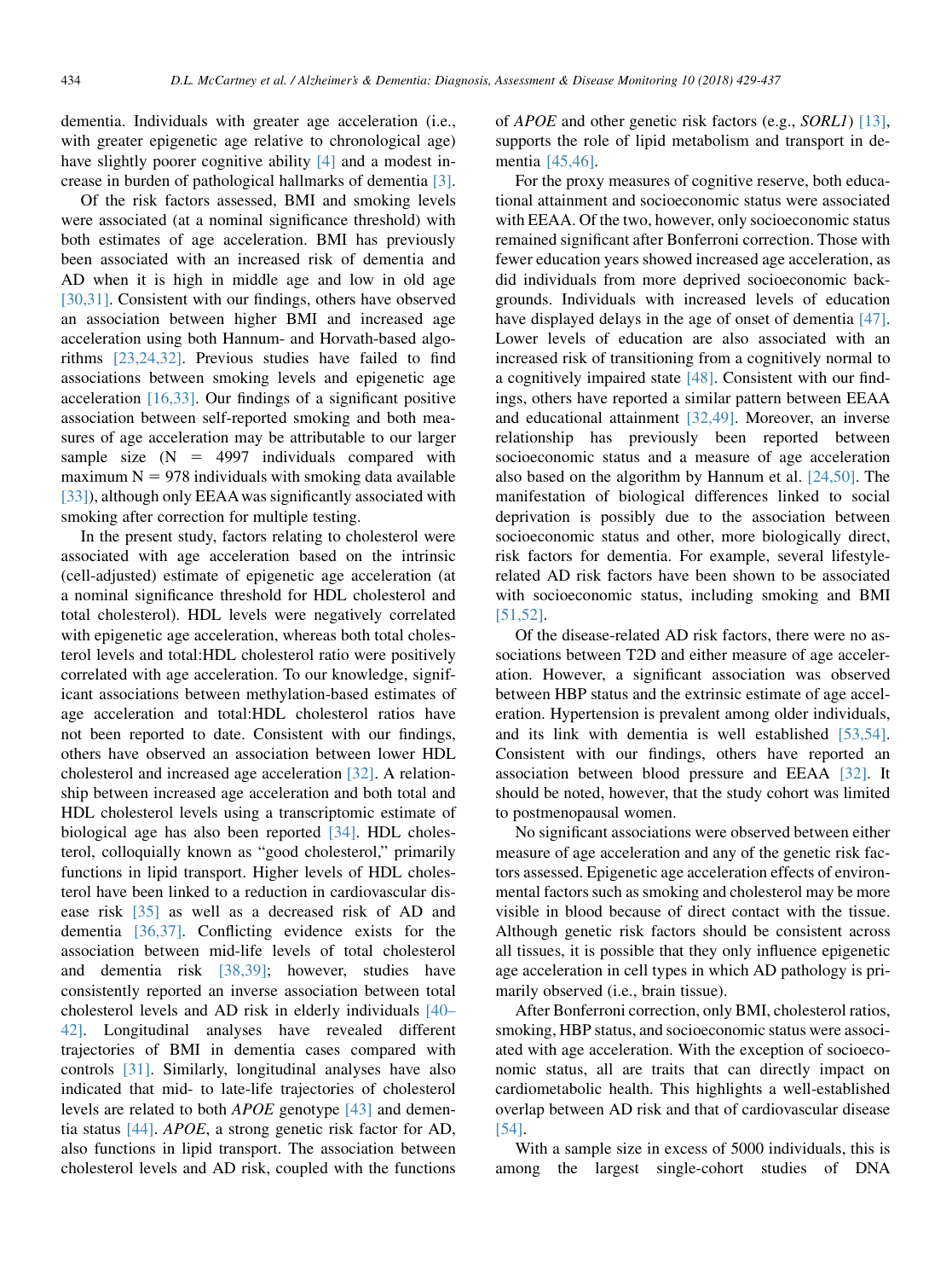<span id="page-6-0"></span>methylation–based ageing to date. Recent analyses of DNA methylation–based ageing have been undertaken with sample sizes of a similar scale, using multiple cohorts [\[50,55\].](#page-8-0) An advantage of the present study is that the cohort is derived from a single population. This minimizes the likelihood of confounders such as genetic and phenotypic stratification, which might be observed in studies comprising multiple populations. Moreover, the use of a comprehensively genotyped and phenotyped cohort has permitted the assessment of both genetic and environmental AD risk factors and their relationship with epigenetic ageing. This resource is further strengthened by the potential for data linkage to medical records and recontact of participants, making future longitudinal analyses possible. The cross-sectional design of the present study poses a limitation as it does not permit the assessment of longitudinal changes in age acceleration in response to altered lifestyle habits. However, such a study might be informative in determining whether the trajectory of biological age can be modified through efforts to reduce the risk of AD and other forms of dementia. An additional limitation relates to the absence of AD biomarker data in the Generation Scotland cohort. Deriving high-quality measurements for biomarkers such as tau and amyloid- $\beta$  in live subjects can be invasive and costly. However, the recent development of high-performance assays for plasma-based tau and amy $loid- $\beta$  may provide a noninvasive, cost-effective alternative$ for future analyses [\[56,57\].](#page-8-0) With the exception of BMI, significant associations were specific to either IEAA or EEAA. This discordance is possibly due to differences in the two estimates of age acceleration. As described in the methods section, IEAA does not reflect differences in blood cell composition that may be due to age while these differences are incorporated into the estimate of EEAA. HBP, smoking and socioeconomic status were associated with EEAA, but not IEAA. This may reflect a relationship between these risk factors and immunosenescence. There were no available measurements for immunosenesencerelated markers in the Generation Scotland cohort. However, others have reported inverse associations between socioeconomic factors and interleukin-6 and C-reactive protein—two markers of immunosenescence [\[58,59\]](#page-8-0). Moreover, several studies have reported an association between hypertension and elevated levels of C-reactive protein [\[60\]](#page-8-0). In contrast, total:HDL cholesterol ratio was associated with IEAA but not EEAA, possibly reflecting a relationship between this factor and "pure" epigenetic ageing (i.e., tissue-agnostic ageing).

In conclusion, we reported associations between both intrinsic and extrinsic measures of epigenetic age acceleration and environmental AD risk factors. However, no associations were present for the genetic risk factors assessed. At a nominal ( $P < .05$ ) significance threshold, IEAA was associ-ated with all of the lifestyle-related factors assessed, whereas EEAA was associated with HBP, BMI, smoking, and both cognitive reserve factors assessed. After Bonferroni correction, BMI, cholesterol ratios, smoking, HBP, and socioeconomic status remained significantly associated with epigenetic age acceleration. These have all been linked to cardiovascular disease risk, as well as AD risk [\[15,61\].](#page-7-0) Risk factors such as cholesterol levels, smoking, blood pressure, and BMI can be modulated by behavioral changes with regard to exercise, dietary intake, and smoking behavior. The epigenetic clock is a robust predictor of chronological age, and the greatest risk factor for AD is advanced age [\[17\].](#page-7-0) Individuals displaying accelerated ageing have demonstrated increased AD neuropathology and lower cognitive test scores  $[3,4]$ . In the present study, we observed a relationship between age acceleration and AD risk factors. It is reasonable to suggest that by improving one's AD risk profile where possible, the biological ageing process could be "slowed."

#### Acknowledgments

This work was supported by a Alzheimer's Research UK Major Project grant (ARUK-PG2017B-10). Generation Scotland received core funding from the Chief Scientist Office of the Scottish Government Health Directorates (CZD/ 16/6) and the Scottish Funding Council (HR03006). We are grateful to all the families who took part, the general practitioners and the Scottish School of Primary Care for their help in recruiting them, and the whole Generation Scotland team that includes interviewers, computer and laboratory technicians, clerical workers, research scientists, volunteers, managers, receptionists, health-care assistants and nurses. Genotyping of the GS:SFHS samples was carried out by the Genetics Core Laboratory at the Wellcome Trust Clinical Research Facility, Edinburgh, Scotland, and was funded by the Medical Research Council UK and the Wellcome Trust (Wellcome Trust Strategic Award "STratifying Resilience and Depression Longitudinally" [STRADL];104036/Z/14/Z). DNA methylation data collection was funded by the Wellcome Trust Strategic Award (10436/Z/14/Z). The research was conducted in the University of Edinburgh Centre for Cognitive Ageing and Cognitive Epidemiology (CCACE), part of the cross-council Lifelong Health and Wellbeing Initiative (MR/K026992/ 1); funding from the Biotechnology and Biological Sciences Research Council (BBSRC) and Medical Research Council (MRC) is gratefully acknowledged. CCACE supports I.J.D. with some additional support from the Dementias Platform UK (MR/L015382/1). A.M.M. and H.C.W. have received support from the Sackler Institute.

## Supplementary data

Supplementary data related to this article can be found at <https://doi.org/10.1016/j.dadm.2018.05.006>.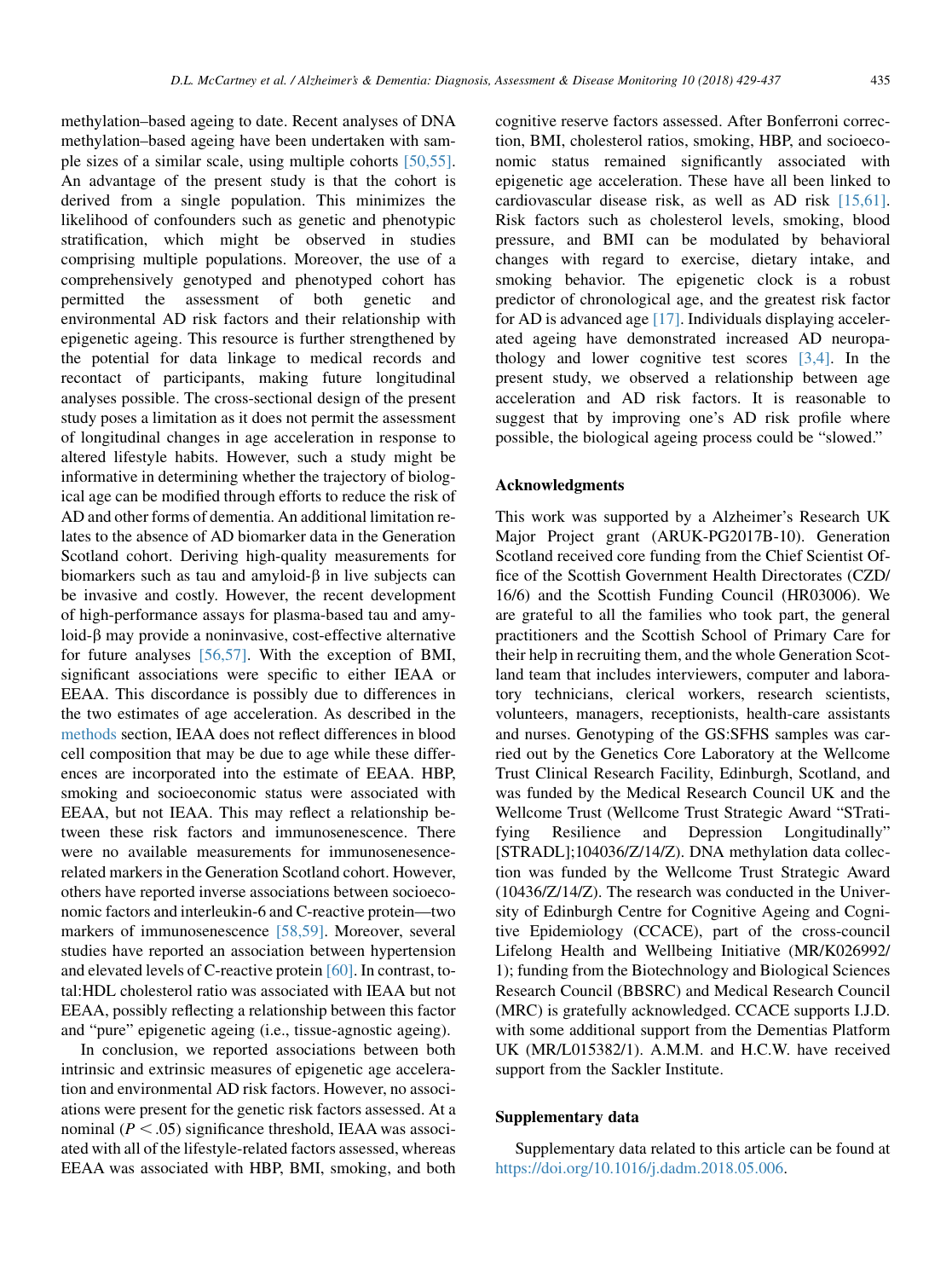# <span id="page-7-0"></span>RESEARCH IN CONTEXT

- 1. Systematic review: Previous studies have identified a relationship between epigenetic ageing and agerelated outcomes, including Alzheimer's disease pathology and reduced cognitive performance. In this study, we present the largest study of DNA methylation–based ageing to date. We assessed the relationship between the epigenetic clock and both genetic and environmental Alzheimer's disease risk factors in a cohort of over 5000 individuals.
- 2. Interpretation: We identified significant associations between epigenetic age acceleration and lifestylerelated risk factors, but not genetic risk factors. Potentially modifiable factors were including body mass index, total:high-density lipoprotein cholesterol ratios, smoking, high blood pressure, and socioeconomic status.
- 3. Future directions: We hypothesize that behavioral changes with an aim to modify such risk factors may improve individual risk profiles for Alzheimer's disease, potentially decreasing the rate of epigenetic age acceleration. As this hypothesis cannot be addressed due to the cross-sectional design of the present study, longitudinal analyses are warranted.

#### **References**

- [1] [Jaenisch R, Bird A. Epigenetic regulation of gene expression: how the](http://refhub.elsevier.com/S2352-8729(18)30031-9/sref1) [genome integrates intrinsic and environmental signals. Nat Genet](http://refhub.elsevier.com/S2352-8729(18)30031-9/sref1) [2003;33:245–54](http://refhub.elsevier.com/S2352-8729(18)30031-9/sref1).
- [2] [Marioni RE, Harris SE, Shah S, McRae AF, von Zglinicki T, Martin-](http://refhub.elsevier.com/S2352-8729(18)30031-9/sref2)[Ruiz C, et al. The epigenetic clock and telomere length are indepen](http://refhub.elsevier.com/S2352-8729(18)30031-9/sref2)[dently associated with chronological age and mortality. Int](http://refhub.elsevier.com/S2352-8729(18)30031-9/sref2) [J Epidemiol 2016;45:424–32](http://refhub.elsevier.com/S2352-8729(18)30031-9/sref2).
- [3] [Levine ME, Lu AT, Bennett DA, Horvath S. Epigenetic age of the pre](http://refhub.elsevier.com/S2352-8729(18)30031-9/sref3)[frontal cortex is associated with neuritic plaques, amyloid load, and](http://refhub.elsevier.com/S2352-8729(18)30031-9/sref3) [Alzheimer's disease related cognitive functioning. Aging \(Albany](http://refhub.elsevier.com/S2352-8729(18)30031-9/sref3) [NY\) 2015;7:1198–211.](http://refhub.elsevier.com/S2352-8729(18)30031-9/sref3)
- [4] [Marioni RE, Shah S, McRae AF, Ritchie SJ, Muniz-Terrera G,](http://refhub.elsevier.com/S2352-8729(18)30031-9/sref4) [Harris SE, et al. The epigenetic clock is correlated with physical and](http://refhub.elsevier.com/S2352-8729(18)30031-9/sref4) [cognitive fitness in the Lothian Birth Cohort 1936. Int J Epidemiol](http://refhub.elsevier.com/S2352-8729(18)30031-9/sref4) [2015;44:1388–96](http://refhub.elsevier.com/S2352-8729(18)30031-9/sref4).
- [5] [Marioni RE, Shah S, McRae AF, Chen BH, Colicino E, Harris SE,](http://refhub.elsevier.com/S2352-8729(18)30031-9/sref5) [et al. DNA methylation age of blood predicts all-cause mortality in](http://refhub.elsevier.com/S2352-8729(18)30031-9/sref5) [later life. Genome Biol 2015;16:25.](http://refhub.elsevier.com/S2352-8729(18)30031-9/sref5)
- [6] [Degerman S, Josefsson M, Nordin Adolfsson A, Wennstedt S,](http://refhub.elsevier.com/S2352-8729(18)30031-9/sref6) [Landfors M, Haider Z, et al. Maintained memory in aging is associated](http://refhub.elsevier.com/S2352-8729(18)30031-9/sref6) [with young epigenetic age. Neurobiol Aging 2017;55:167–71.](http://refhub.elsevier.com/S2352-8729(18)30031-9/sref6)
- [7] [Durazzo TC, Mattsson N, Weiner MW. Smoking and increased Alz](http://refhub.elsevier.com/S2352-8729(18)30031-9/sref7)[heimer's disease risk: a review of potential mechanisms. Alzheimers](http://refhub.elsevier.com/S2352-8729(18)30031-9/sref7) [Dement 2014;10:S122–45](http://refhub.elsevier.com/S2352-8729(18)30031-9/sref7).
- [8] [Kivipelto M, Helkala E, Laakso MP, H](http://refhub.elsevier.com/S2352-8729(18)30031-9/sref8)änninen T, Hallikainen M, [Alhainen K, et al. Midlife vascular risk factors and Alzheimer's Dis-](http://refhub.elsevier.com/S2352-8729(18)30031-9/sref8)

[ease in later life: Longitudinal, population based study. BMJ 2001;](http://refhub.elsevier.com/S2352-8729(18)30031-9/sref8) [322:1447–51](http://refhub.elsevier.com/S2352-8729(18)30031-9/sref8).

- [9] [Arvanitakis Z, Wilson RS, Bienias JL, Evans DA, Bennett DA. Dia](http://refhub.elsevier.com/S2352-8729(18)30031-9/sref9)[betes Mellitus and Risk of Alzheimer Disease and Decline in Cogni](http://refhub.elsevier.com/S2352-8729(18)30031-9/sref9)[tive Function. Arch Neurol 2004;61:661–6](http://refhub.elsevier.com/S2352-8729(18)30031-9/sref9).
- [10] [Stern Y. Cognitive reserve in ageing and Alzheimer's disease. Lancet](http://refhub.elsevier.com/S2352-8729(18)30031-9/sref10) [Neurol 2012;11:1006–12.](http://refhub.elsevier.com/S2352-8729(18)30031-9/sref10)
- [11] [Jefferson AL, Gibbons LE, Rentz DM, Carvalho JO, Manly J,](http://refhub.elsevier.com/S2352-8729(18)30031-9/sref11) [Bennett DA, et al. A life course model of cognitive activities, socioeco](http://refhub.elsevier.com/S2352-8729(18)30031-9/sref11)[nomic status, education, reading ability, and cognition. J Am Geriatr](http://refhub.elsevier.com/S2352-8729(18)30031-9/sref11) [Soc 2011;59:1403–11](http://refhub.elsevier.com/S2352-8729(18)30031-9/sref11).
- [12] [Mortimer JA, Graves AB. Education and other socioeconomic deter](http://refhub.elsevier.com/S2352-8729(18)30031-9/sref12)[minants of dementia and Alzheimer's disease. Neurology 1993;](http://refhub.elsevier.com/S2352-8729(18)30031-9/sref12) [43:S39–44.](http://refhub.elsevier.com/S2352-8729(18)30031-9/sref12)
- [13] [Lambert JC, Ibrahim-Verbaas CA, Harold D, Naj AC, Sims R,](http://refhub.elsevier.com/S2352-8729(18)30031-9/sref13) [Bellenguez C, et al. Meta-analysis of 74,046 individuals identifies](http://refhub.elsevier.com/S2352-8729(18)30031-9/sref13) [11 new susceptibility loci for Alzheimer's disease. Nat Genet 2013;](http://refhub.elsevier.com/S2352-8729(18)30031-9/sref13) [45:1452–8](http://refhub.elsevier.com/S2352-8729(18)30031-9/sref13).
- [14] [Liu CC, Kanekiyo T, Xu H, Bu G. Apolipoprotein e and Alzheimer dis](http://refhub.elsevier.com/S2352-8729(18)30031-9/sref14)[ease: risk, mechanisms and therapy. Nat Rev Neurol 2013;9:106–18.](http://refhub.elsevier.com/S2352-8729(18)30031-9/sref14)
- [15] [Livingston G, Frankish H. A global perspective on dementia care: a](http://refhub.elsevier.com/S2352-8729(18)30031-9/sref15) [Lancet Commission. Lancet 2015;386:933–4.](http://refhub.elsevier.com/S2352-8729(18)30031-9/sref15)
- [16] [Horvath S, Ritz BR. Increased epigenetic age and granulocyte counts](http://refhub.elsevier.com/S2352-8729(18)30031-9/sref16) [in the blood of Parkinson's disease patients. Aging \(Albany NY\) 2015;](http://refhub.elsevier.com/S2352-8729(18)30031-9/sref16) [7:1130–42](http://refhub.elsevier.com/S2352-8729(18)30031-9/sref16).
- [17] [Alzheimer's Association. 2015 Alzheimer's disease facts and figures.](http://refhub.elsevier.com/S2352-8729(18)30031-9/sref17) [Alzheimers Dement 2015;11:332–84.](http://refhub.elsevier.com/S2352-8729(18)30031-9/sref17)
- [18] [Smith BH, Campbell H, Blackwood D, Connell J, Connor M, Deary IJ,](http://refhub.elsevier.com/S2352-8729(18)30031-9/sref18) [et al. Generation Scotland: The Scottish Family Health Study; a new](http://refhub.elsevier.com/S2352-8729(18)30031-9/sref18) [resource for researching genes and heritability. BMC Med Genet](http://refhub.elsevier.com/S2352-8729(18)30031-9/sref18) [2006;7](http://refhub.elsevier.com/S2352-8729(18)30031-9/sref18).
- [19] [Smith BH, Campbell A, Linksted P, Fitzpatrick B, Jackson C, Kerr SM,](http://refhub.elsevier.com/S2352-8729(18)30031-9/sref19) [et al. Cohort Profile: Generation Scotland: Scottish Family Health](http://refhub.elsevier.com/S2352-8729(18)30031-9/sref19) [Study \(GS: SFHS\). The study, its participants and their potential for ge](http://refhub.elsevier.com/S2352-8729(18)30031-9/sref19)[netic research on health and illness. Int J Epidemiol 2013;42:689–700](http://refhub.elsevier.com/S2352-8729(18)30031-9/sref19).
- [20] [R Core Team. R Development Core Team. R A Lang Environ Stat](http://refhub.elsevier.com/S2352-8729(18)30031-9/sref20) [Comput 2017;55:275–86](http://refhub.elsevier.com/S2352-8729(18)30031-9/sref20).
- [21] [Fortin J-P, Fertig E, Hansen K. ShinyMethyl: interactive quality con](http://refhub.elsevier.com/S2352-8729(18)30031-9/sref21)[trol of Illumina 450k DNA methylation arrays in R. F1000Res 2014;](http://refhub.elsevier.com/S2352-8729(18)30031-9/sref21) [3:175](http://refhub.elsevier.com/S2352-8729(18)30031-9/sref21).
- [22] [Pidsley R, Y Wong CC, Volta M, Lunnon K, Mill J, Schalkwyk LC. A](http://refhub.elsevier.com/S2352-8729(18)30031-9/sref22) [data-driven approach to preprocessing Illumina 450K methylation](http://refhub.elsevier.com/S2352-8729(18)30031-9/sref22) [array data. BMC Genomics 2013;14.](http://refhub.elsevier.com/S2352-8729(18)30031-9/sref22)
- [23] [Horvath S. DNA methylation age of human tissues and cell types.](http://refhub.elsevier.com/S2352-8729(18)30031-9/sref23) [Genome Biol 2013;14](http://refhub.elsevier.com/S2352-8729(18)30031-9/sref23).
- [24] [Hannum G, Guinney J, Zhao L, Zhang L, Hughes G, Sadda SV, et al.](http://refhub.elsevier.com/S2352-8729(18)30031-9/sref24) [Genome-wide methylation profiles reveal quantitative views of human](http://refhub.elsevier.com/S2352-8729(18)30031-9/sref24) [aging rates. Mol Cell 2013;49:359–67.](http://refhub.elsevier.com/S2352-8729(18)30031-9/sref24)
- [25] [Klemera P, Doubal S. A new approach to the concept and computation](http://refhub.elsevier.com/S2352-8729(18)30031-9/sref25) [of biological age. Mech Ageing Dev 2006;127:240–8](http://refhub.elsevier.com/S2352-8729(18)30031-9/sref25).
- [26] [Euesden J, Lewis CM, O'Reilly PF. PRSice: polygenic risk score soft](http://refhub.elsevier.com/S2352-8729(18)30031-9/sref26)[ware. Bioinformatics 2015;31:1466–8](http://refhub.elsevier.com/S2352-8729(18)30031-9/sref26).
- [27] [Marioni RE, Campbell A, Hagenaars SP, Nagy R, Amador C,](http://refhub.elsevier.com/S2352-8729(18)30031-9/sref27) [Hayward C, et al. Genetic stratification to identify risk groups for Alz](http://refhub.elsevier.com/S2352-8729(18)30031-9/sref27)[heimer's disease. J Alzheimers Dis 2017;57:275–83](http://refhub.elsevier.com/S2352-8729(18)30031-9/sref27).
- [28] [Hadfield JD. MCMC methods for multi-response generalized linear](http://refhub.elsevier.com/S2352-8729(18)30031-9/sref28) [mixed models: the MCMCglmm R package. J Stat Softw 2010;](http://refhub.elsevier.com/S2352-8729(18)30031-9/sref28)  $33 \cdot 1 - 22$
- [29] [Horvath S, Gurven M, Levine ME, Trumble BC, Kaplan H, Allayee H,](http://refhub.elsevier.com/S2352-8729(18)30031-9/sref29) [et al. An epigenetic clock analysis of race/ethnicity, sex, and coronary](http://refhub.elsevier.com/S2352-8729(18)30031-9/sref29) [heart disease. Genome Biol 2016;17.](http://refhub.elsevier.com/S2352-8729(18)30031-9/sref29)
- [30] [Tolppanen AM, Ngandu T, K](http://refhub.elsevier.com/S2352-8729(18)30031-9/sref30)åreholt I, Laatikainen T, Rusanen M, [Soininen H, et al. Midlife and late-life body mass index and late-life](http://refhub.elsevier.com/S2352-8729(18)30031-9/sref30) [dementia: results from a prospective population-based cohort. J Alz](http://refhub.elsevier.com/S2352-8729(18)30031-9/sref30)[heimers Dis 2014;38:201–9](http://refhub.elsevier.com/S2352-8729(18)30031-9/sref30).
- [31] [Singh-Manoux A, Dugravot A, Shipley M, Brunner EJ, Elbaz A,](http://refhub.elsevier.com/S2352-8729(18)30031-9/sref31) [Sabia S, et al. Obesity trajectories and risk of dementia: 28 years of](http://refhub.elsevier.com/S2352-8729(18)30031-9/sref31)